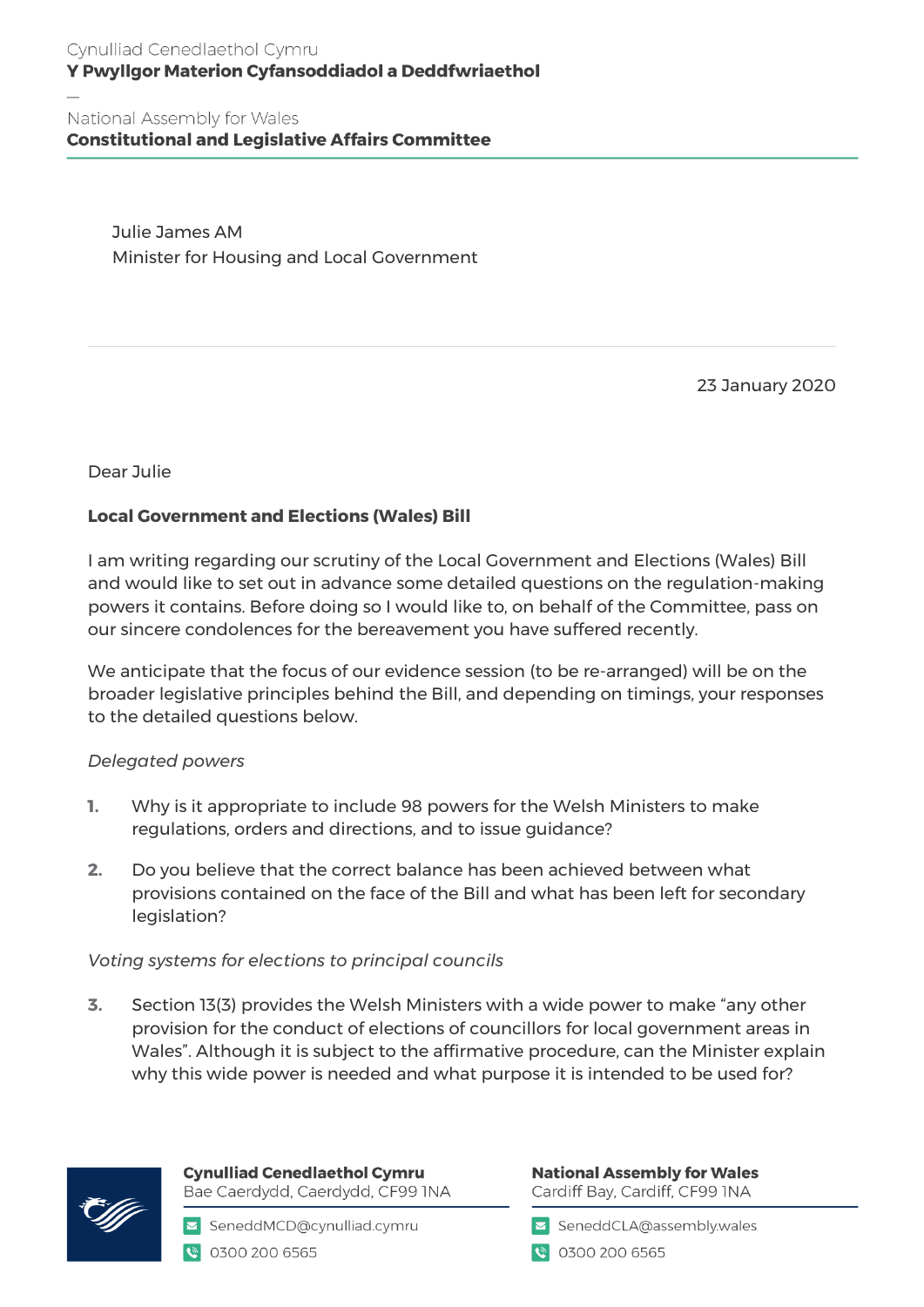# *Database of electoral information system*

**4.** Section 18(1) provides the Welsh Ministers with the power to establish a database of electoral registration information. Such a register will retain personal information regarding the electorate without their explicit consent and therefore impacts on their private lives. The regulations made under this power may also permit the transfer of the information to prescribed third parties. Can the Minister confirm why this database is needed and why she considers it appropriate to use executive powers to create such a database rather than include details on the face of the Bill?

## *Election pilot schemes*

**5.** Section 26(1) provides for an order to be made by the Welsh Ministers, without any Assembly scrutiny, for an election pilot scheme to be undertaken. Why is this power subject to no procedure?

## *General power of competence*

- **6.** For what purposes do you intend to use the powers under section 35 of the Bill (in relation to amending/removing existing legislative restrictions on the use of the general power of competence or further restricting the general power of competence)?
- **7.** How does this sit with section 32 of the Bill (that the use of the general power of competence is subject to existing legislative restrictions)?

## *Conduct of members*

- **8.** Section 67(2) provides the Welsh Ministers with the power to make regulations about the circumstances in which members of a principal council in Wales are to be treated as constituting a political group and in which a member of a political group is to be treated as a leader of the group. The Welsh Ministers are obliged to "consult such persons as they think appropriate" before making these regulations.
	- (i) who do you propose to consult?

(ii) why is the regulation-making power subject to the negative procedure, rather than the affirmative, given that the content of such regulations could be politically sensitive and affect individual rights?

#### *Joint committee regulations*

**9.** Section 82(1) gives the Welsh Ministers the power to amend by regulations, any regulations which establish a joint corporate committee. This power can be used to confer, modify or remove a function of a corporate joint committee, or "for any other purpose". Can the Minister explain what she envisages "any other purpose" will be and why this catch-all provision is necessary?

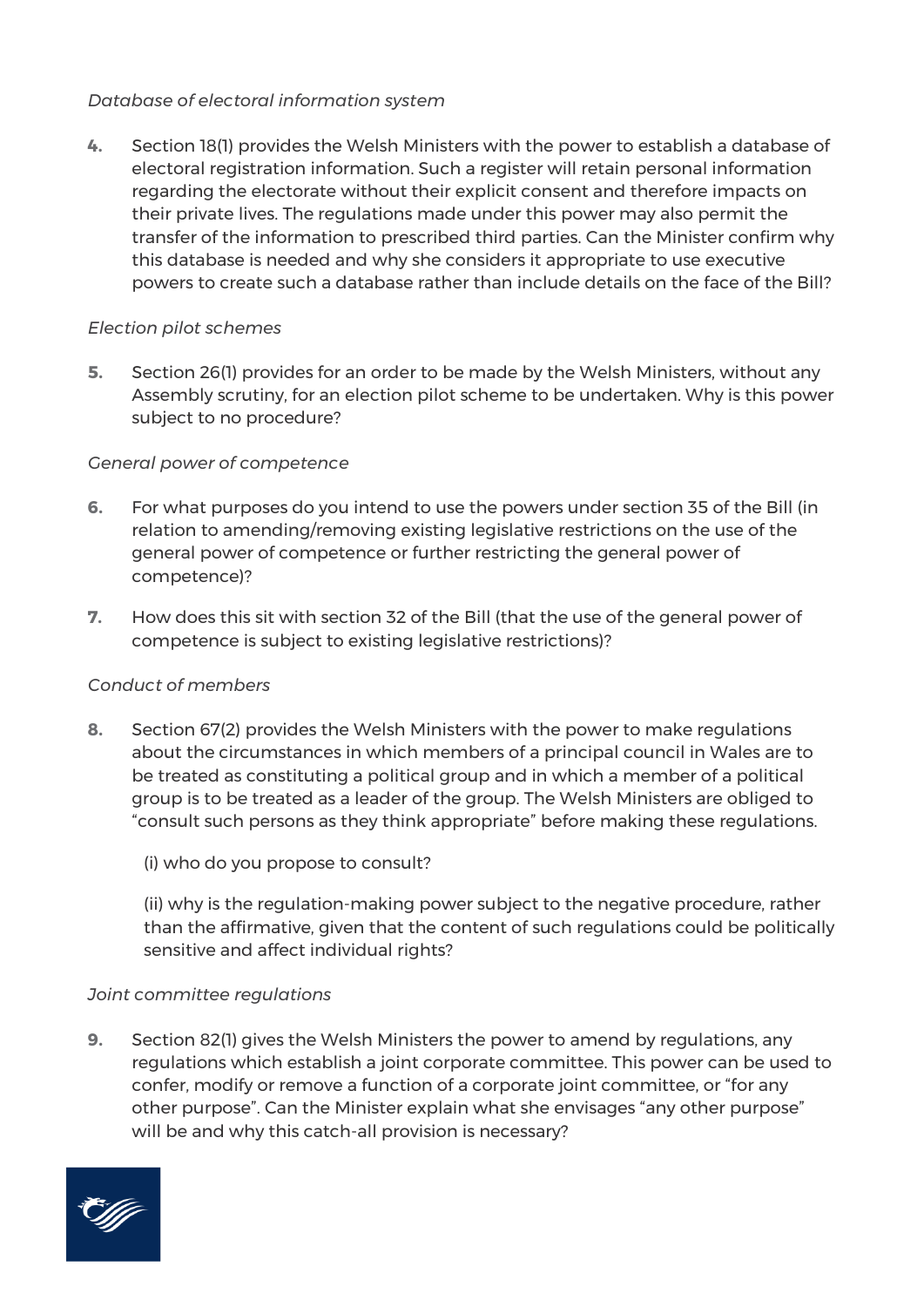- **10.** Section 84(1) permits joint committee regulations and any regulations made under sections 82 or 83 to amend, modify, apply, disapply, repeal or revoke any enactment (which includes primary legislation). Why is this provision subject to the negative procedure when it contains a Henry VIII power to amend, modify, apply, disapply, repeal or revoke primary legislation?
- **11.** Can the Minister also explain how section 84 will work when used in conjunction with sections 82 or 83, when regulations made under those sections are subject to the affirmative procedure?
- **12.** Section 84(2) gives the Welsh Ministers the power to amend, modify, apply, disapply, repeal or revoke any enactment (which includes primary legislation) in relation to any enactment for the purposes of, or otherwise in connection with, Part 5 of the Bill which deals with corporate joint committees. This is a very wide power, so can the Minister explain why this is required and what she envisages that this power will be used for?
- **13.** Section 86 obliges principal councils and corporate joint committees to have regard to any guidance issued by the Welsh Ministers in relation to Chapters 3-5 of Part 5 of the Bill.

(i) Can the Minister explain what this wide power to issue guidance is intended to cover and why specific reference to what the guidance will cover is not made on the face of the Bill?

(ii) Given the wide remit of the power, does the Minister agree that an Assembly procedure should be applied to any guidance issued under it?

## *Panel assessments of performance*

**14.** Section 93(1) enables the Welsh Ministers to make regulations using the negative procedure for, amongst other things, the appointment of members of panels to carry out performance assessments of principal councils, and fees to be paid to such members.

(i) Can the Minister explain what steps will be taken in these regulations to ensure the independence of the members of the performance assessment panels and why such independence is not enshrined on the face of the Bill?

(ii) Can the Minister also explain why she considers that regulations setting the fees to be paid to panel members will not be subject to the affirmative procedure?

## *Powers of the Welsh Ministers to amend enactments and confer new powers*

**15.** Section 109(2) enables the Welsh Ministers to make provision in regulations conferring on any or all principal councils any power which the Welsh Ministers

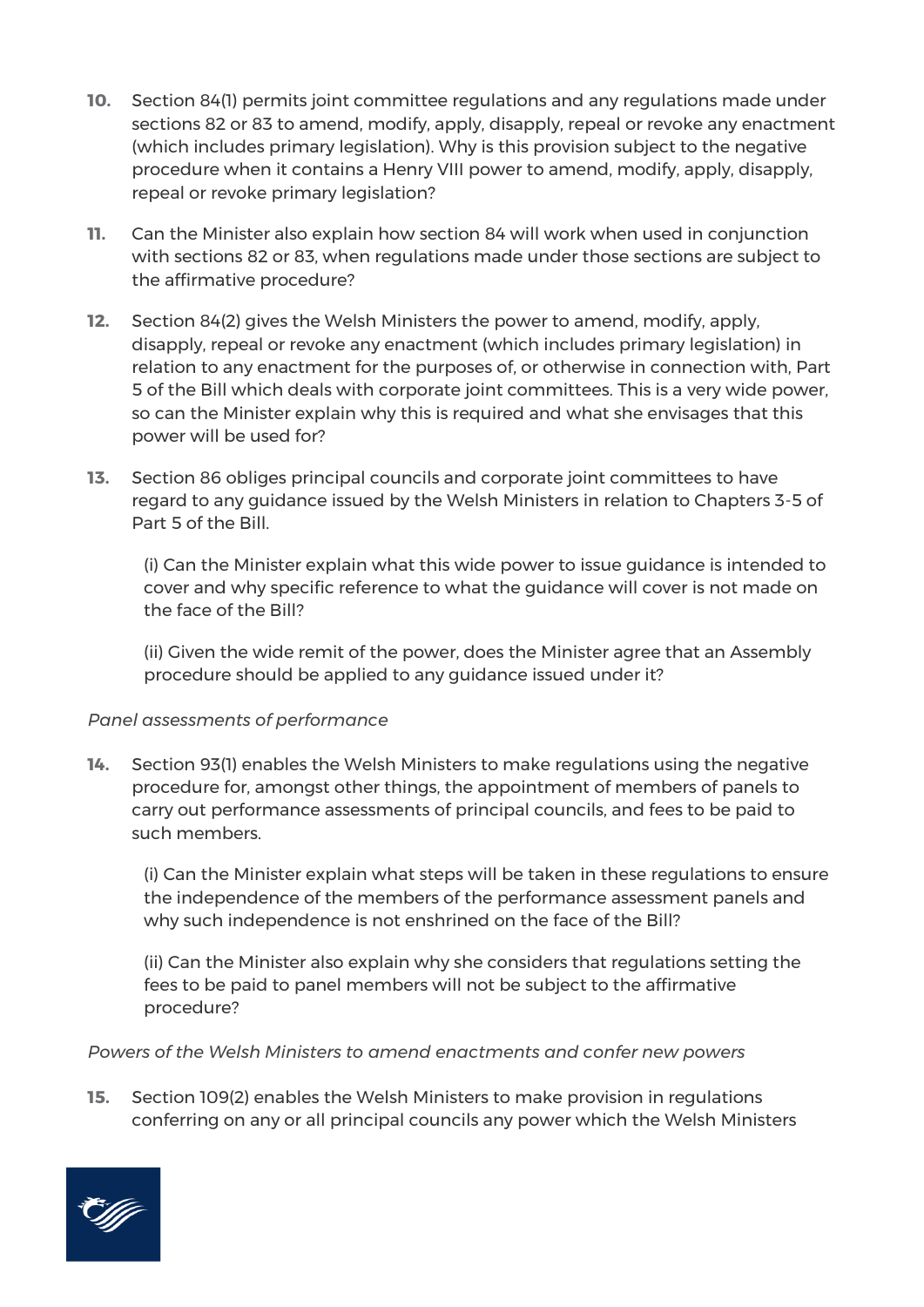consider to be necessary or expedient to permit or facilitate compliance with Chapter 1 of Part 6 of the Bill (performance, performance assessments and intervention for principal councils). Can the Minister explain why it is necessary to use the word "expedient" here and why "necessary" is not sufficient?

### *Voluntary mergers of principal areas*

**16.** Section 122 obliges principal councils to have regard to any guidance issued by the Welsh Ministers about the making of a merger application between two or more principal councils. This provision has retrospective effect, so principal councils may satisfy this obligation by having regard to any guidance which is issued before section 122 comes into force, where such guidance has been expressly issued for the purposes of section 122. The Explanatory Note sets out what should be covered by this guidance, but this is not included on the face of the Bill.

(i) Can the Minister explain why the detail from the Explanatory Note is not included on the face of the Bill?

(ii) Can the Minister also confirm when she expects to issue guidance for the purposes of section 122 and why such guidance is not to be laid before the Assembly, given that it can be issued before the statutory power to do so comes into force?

- **17.** Section 123(1) provides the Welsh Ministers with the power to make regulations which merge two or more principal councils. There is no requirement on the face of the Bill for the Welsh Ministers to undertake any public consultation prior to making such regulations. Although section 121(1)(a) requires a principal council to consult local people prior to making a merger application, there is nothing on the face of the Bill to require confirmation that this has been done fully and properly before merger regulations are made. Can the Minister explain how she proposes to ensure that members of the public are fully and properly consulted before any merger regulations are made?
- **18.** Why is the restriction set out in the Explanatory Memorandum in relation to section 126(4), that the Welsh Ministers may only use the power to direct a principal council as to the appointment of a returning officer if merging councils have themselves failed to appoint a returning officer for the first elections to the new council, not reflected on the face of the Bill?
- **19.** Why is the restriction set out in the Explanatory Memorandum in relation to section 127(2), that the Welsh Ministers may only use the power to direct a principal council to take action to facilitate the effective transfer of staff, property etc in a merger where merging councils are themselves failing to take such effective action, not reflected on the face of the Bill?

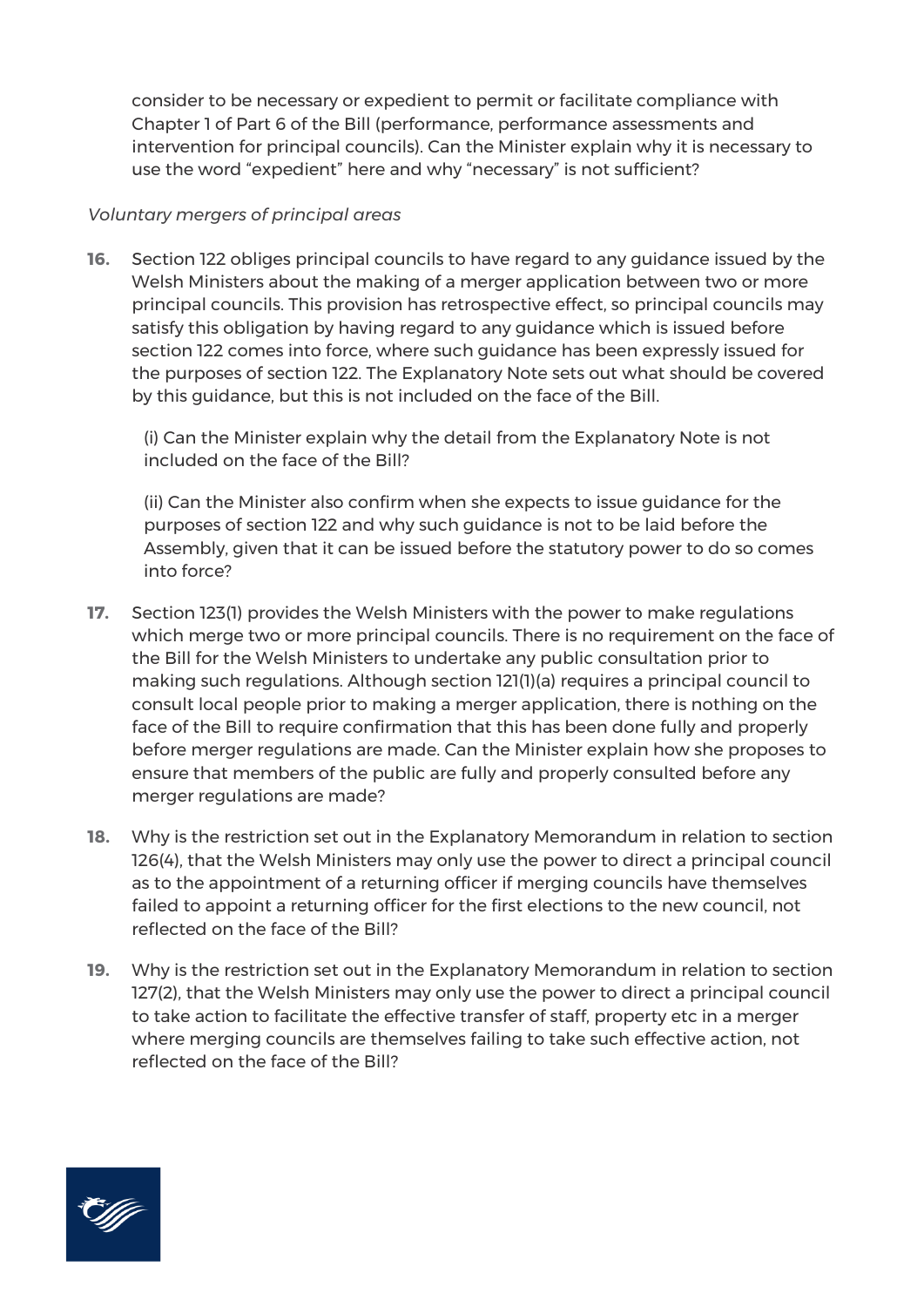# *Restructuring of principal areas*

- **20.** Section 130 gives the Welsh Ministers the power to make restructuring regulations, following receipt of a special report from the Auditor General for Wales or an abolition request from a principal council. There is no requirement on the face of the Bill for any public consultation or notification (other than the publishing of an abolition request or a notice of receipt of a special report or abolition request by the Welsh Ministers) prior to any restructuring regulations being made. Can the Minister explain what public involvement is envisaged in relation to any restructuring of a principal councils and why this is not set out on the face of the Bill?
- **21.** Why is the restriction set out in the Explanatory Memorandum in relation to section 134(4), that the Welsh Ministers may only use the power to direct a principal council to take action to facilitate the effective transfer of staff, property etc in a restructuring where restructuring councils are themselves failing to take such effective action, not reflected on the face of the Bill?
- **22.** Section 137(6) provides a power to the Welsh Ministers to reset the start date for the Local Democracy and Boundary Commission's next 10-year electoral arrangements review period and allows them to change the length of the review period. Given the potential effect of either resetting the start date of a review period or extending such a period, why are these regulations not subject to the affirmative procedure?
- **23.** Why is the restriction set out in the Explanatory Memorandum in relation to section 139(1), that the Welsh Ministers may only use the power to direct a principal council to provide them with information relating to a transfer of functions between councils where a principal council does not voluntarily provide the specified information, not reflected on the face of the Bill?
- **24.** Why is the restriction set out in the Explanatory Memorandum in relation to section 140(1), that the Welsh Ministers may only use the power to direct a principal council to provide bodies specified by the Welsh Ministers with information relating to a transfer of functions between councils where a principal council does not voluntarily provide the specified information, not reflected on the face of the Bill?
- **25.** Section 145(3) enables the Welsh Ministers to make regulations of general application to deal with consequences which may have an impact beyond the merger or restructuring provided for in specific merger or restructuring regulations. Such regulations may make supplementary, incidental, consequential, transitional, transitory or saving provision. This is a broad power – why is it necessary and could it be used more broadly than she intends?

## *Local Democracy and Boundary Commission*

**26.** Can the Minister explain whether she intends to issue statutory guidance to the Local Democracy and Boundary Commission regarding the appointment of its Chief Executive of the Local Democracy and Boundary Commission, and, if so,

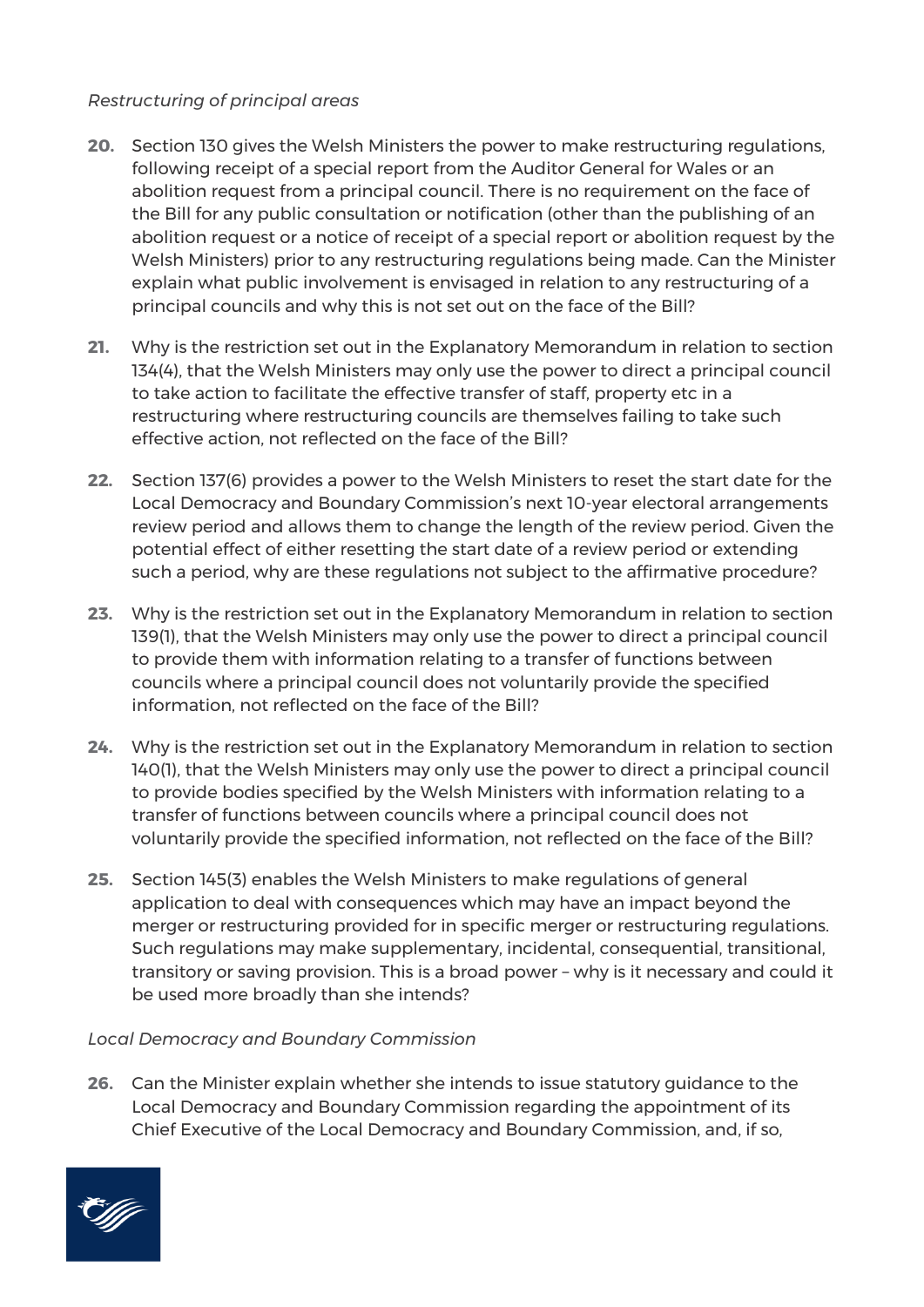whether this will be prescriptive guidance which may negate the removal of the requirement upon the Welsh Ministers to make such appointment? Why does the Minister feel that no Assembly procedure is appropriate for this guidance?

### *Commencement*

**27.** Section 171(6) enables the Welsh Ministers to make orders providing for commencement of the remaining provisions in the Bill. This committee's previous recommendations on this matter on other Bills have been that commencement orders that include 'transitory, transitional or saving provision' should be subject to the negative procedure. What assessment was undertaken before the 'no procedure' Assembly procedure was specified for the Order making power under section 171(6)?

### *Schedules*

- **28.** Paragraphs 9 and 10 of Schedule 1 provide the Welsh Ministers with regulation making powers to make provision for the electoral arrangements for an area that is under review. Given the significance of amending electoral arrangements, why does the Minister believe that it is appropriate to specify no Assembly procedure?
- **29.** Paragraph 2(4) of Schedule 2 provide the Welsh Ministers with regulation making powers to combine elections of councillors of a Welsh principal council and elections of councillors of a community council if they are held on the same day. This includes the power to modify any relevant provision in the Representation of the People Acts which relates to such elections. Why does the Minister think that this is an appropriate use of a Henry VIII power?
- **30.** Paragraphs 6, 10(3) and 10(4) of Schedule 4 provide the Welsh Ministers with regulation making powers to amend primary legislation. The powers allow the Welsh Ministers to amend or repeal provisions which currently provide that National Park Authorities and Fire and Rescue Authorities are exempt from the requirement to publish notices electronically on their website. Can the Minister explain why Henry VIII powers are being used, rather than putting the exemption on the face of the Bill?
- **31.** Paragraph 3 of Schedule 8 provides the Welsh Ministers with regulation making powers to make provision about the exercise of functions of the Public Services Ombudsman for Wales under section 69 of the Local Government Act 2000. Given that such regulations could seriously affect the way in which the Ombudsman conducts investigations under section 69 of the 2000 Act, did the Minister consider applying a super-affirmative procedure?
- **32.** Can the Minister explain why the power to direct a transition committee for merging or restructuring councils to exercise its functions in accordance with the direction, as set out in paragraph 7(1) of Schedule 10, is not expressly subject to the limitation, as set out in the Explanatory Memorandum, that the power will be used